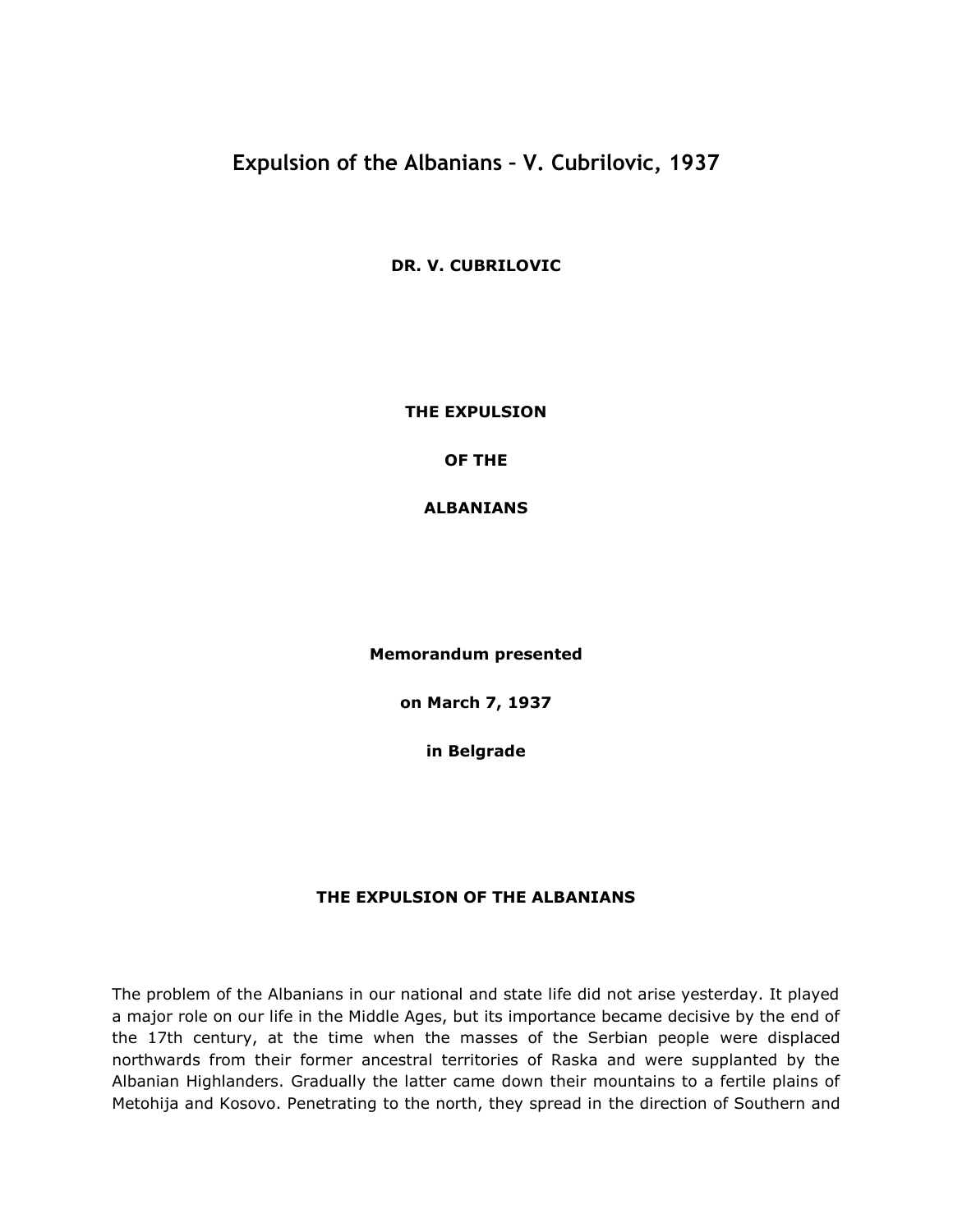Western Morava and, cross-sections of the Vardar. In this war, by the 19th century the Albanian triangle was formed, a wedge which abased on its Debar-Rogozna axis in its ethnic rear, penetrated as far into our territories as Nis and separated our ancient territories of Raska from Macedonia and the Vardar Valley.

This Albanian wedge inhabited by the anarchist Albanian element hampered any strong cultural, educational and economic connection between our northern and southern territories in the 19th century. This was the main reason why Serbia was unstable, until 1878 when it managed to establish and maintain continuos links with Macedonia, through Vranje and the Black Mountain of Skopje, to exercise the cultural and political influence on the Vardar Valley that was anticipated because of the favorable geographical and road links and the Historical traditions on those regions. Although the Bulgarians began their state life after the Serbs, at first they had greater success. This explains why there are permanent settlements of southern Slavs from Vidin in the north to Ohrid in the South. Serbia began to cut out pieces off this Albanian wedge as early as the first uprising, by expelling the northernmost Albanian inhabitants from Jagodina.

Thanks to the broad state concepts of Jovan Ristic, Serbia cut another piece off this wedge after the annexation of Toplica and Kosanica. At that time, the regions between Jastrebac and Southern Morava were radicaly cleared of the Albanians.

From 1918 onwards it was the task of our present state to destroy the remainder of the Albanian triangle. It did not do this. There are several reasons for this, but we shall mention only the most important of them:

1. The fundamental mistake of the authorities in charge at that time ins that, forgetting where they were, they wanted to solve all the major ethnic problems of the troubled and bleeding Balkans by western methods. Turkey brought to the Balkans the customs of Sheriat, according to which victory in War and the occupation of a country confers the right to the lives of subject inhabitants. Even the Balkan Christians learned from the Turks that not only the state power and domination, but also home and property are won and lost by the sword. The concept of the relations of private ownership of the land n the Balkans was to be softened to some extent through laws, ordinances and other international agreements issued under pressure from Europe, but this concept has been to some degree the main lever of the Turkish state and the Balkan states right to do this. We shall mention only few cases if recent rimes. The removal of Greeks from Asia Minor to Greece and of Turks from Greece to Asia Minor, the recent removal of Turks from Bulgaria and Romania to Turkey. While all the Balkan states since 1912 have solved or are on the way of solving the problems of all minorities through mass removals, we have stuck to slow and sluggish methods of gradual colonization. The results of this have been negative. That this is so us best shown by the statistics from the 18 districts which compromise of the Albanian triangle. From these figures it emerges that in those regions the natural growth plus new settlers (from 1921 to 1931 Albanian population increased by 68.060 while the Serbs show an increase of 58.745 – a difference of 9,315 in favor of Albanians). Taking into account the intractable character of the Albanians, the pronounced increase in their numbers and the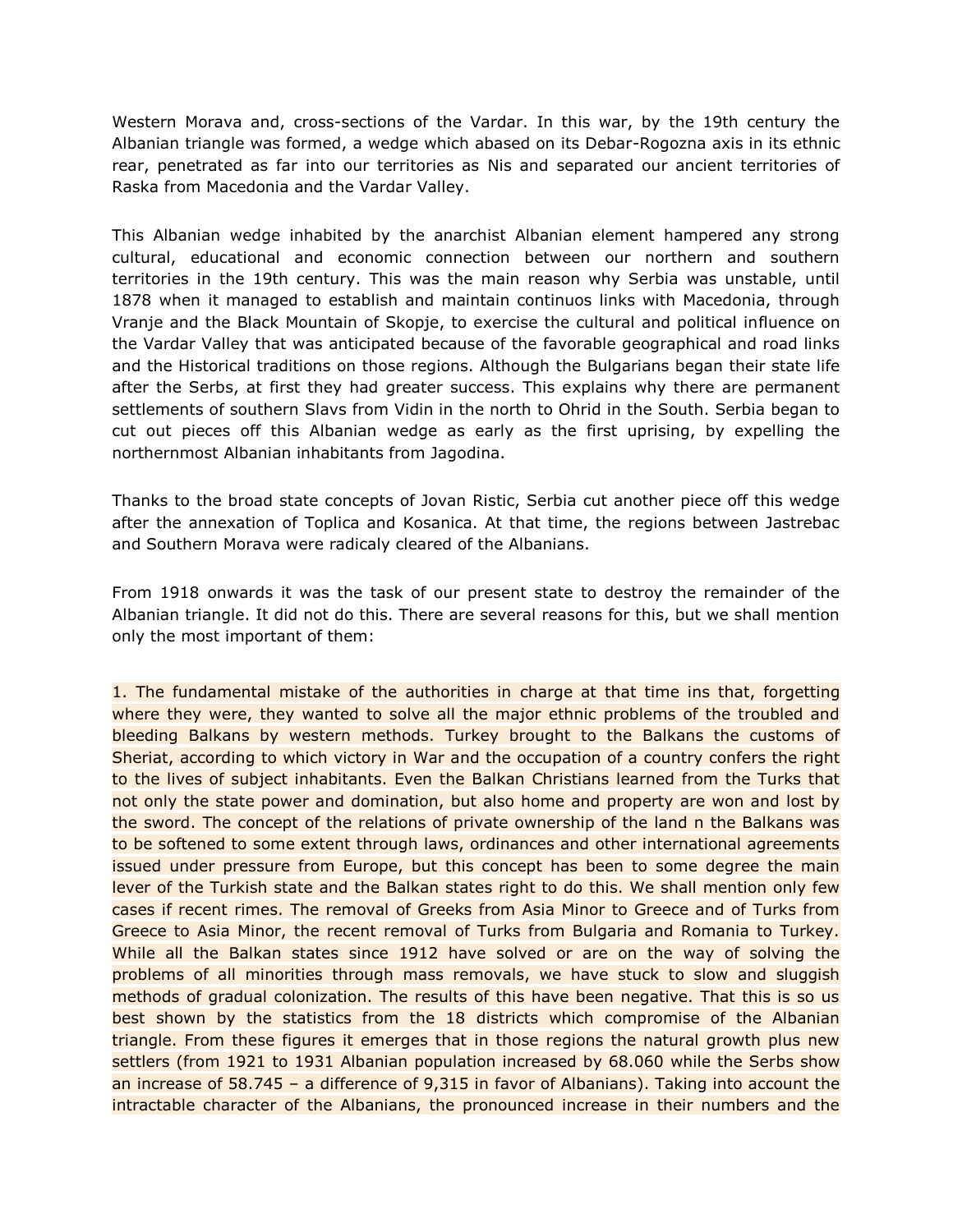ever-increasing difficulties of the colonization by the old methods, with the passage of time this disproportion will become even greater and eventually put in question even those few successes we have achieved in our colonization from 1918 onwards.

2. Even the method of gradual colonization was not properly applied. Worse still, in a problem of such importance, there was no definite plan of such importance, there was no definite state plan which every government and regime would have to adhere to and implement. Work was intermittent, in first and starts, each new minister undid what his predecessors had done, while himself created nothing solid. The laws and regulations were amended, but even weak as they were, were not implemented. Some people, deputies especially from other regions, when they could not manage to secure the mandate in their own regions, would go to the south and butter-up non-national elements to gain the mandate, thus sacrificing the major national and state interests. The colonization apparatus was extremely costly and inflated loaded with people were not only incompetent but also frequently without scruple, so that their work truly constitutes a separate problem. Finally one need only total up the huge sums this state has invested in colonization and divide them by the number of families settled, to prove how costly every new household established since the war has been, regardless of whether or not this expenditure was met by the settlers themselves or by the state. Likewise, it would be interesting to compare the amounts paid out by personal expenditure and those for the materials used for our colonization. Serbia went about this question quiet differently in the past. Karageorge during his first uprising, as well as Milos, Mihajlo and Jovan Ristic had no special ministry of land reform, general land inspectors, or costly apparatus, and stil purged Serbia of the foreign elements, populating it with its own people, who felled the endless forests of Sumadia, which was transformed from its rough state into the fertile Sumadia of today.

3. Even those few thousand families that were settled after the war did not establish themselves where they were placed, There was more success in Kosovo, especially in the Lab Valley, where the Toplicans penetratedof their own accord, from north to south. Our oldest and most stable settlements, with elements from our different regions, were established there. In Drenica and Metohija we had no success. Colonization should never be done with Montenegrins alone. We do not think that they are unsuitable as colonists, because of their pastoral indolence. This applies only to the first generation. The second generation is quite different, more active and practical. Petrovo village in Miroc, above the Danube, the most advanced village of Kraijina is inhabited exclusively by Montenegrins. In Serbia today there are thousands of advanced economies, especially in Toplica and Kosanica which have been established by Montenegrins of the first generation, who have mixed with more advanced elements. This is especially valid for the old costumes managed to survive. A visit to the coffee-houses of Pec is sufficient to convince one of this. This is why our colonization has had so little success all over Metohija. It must be admitted, on the other hand, that these colonies have been poorly situated on unfertile scrub-covered land, and almost totally lacking in the most essential agricultural implements. But these should have been given more assistance than the others, because they are made up of the poorest Montenegrin elements.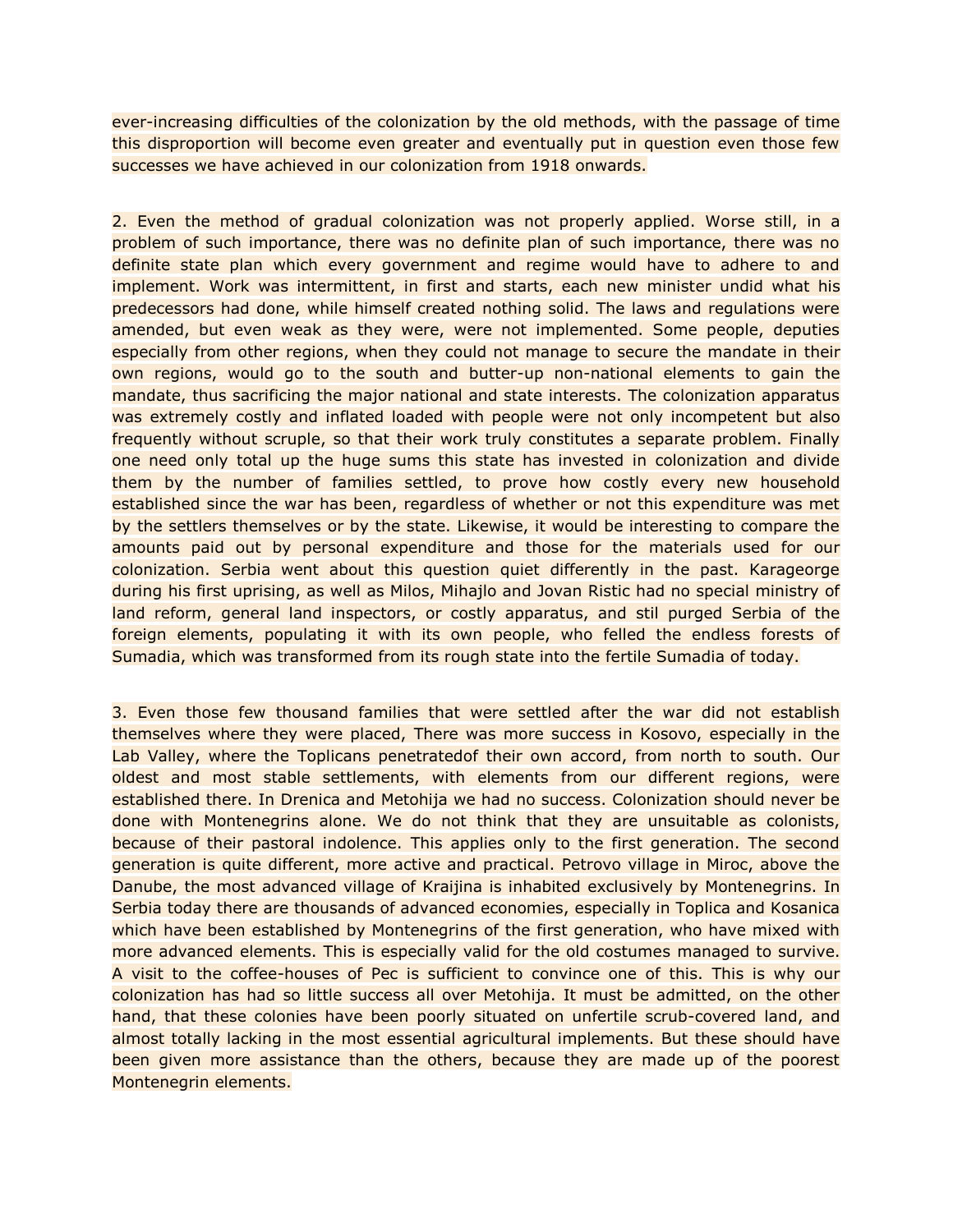4. Without doubt, the main cause for the lack of our colonization in those regions was that in those regions was to take the land from the Albanians. The only possible way for our mass colonization of those regions was to take the land from the Albanians. After the war, at the time of the rebellion and actions of the insurgents, this could have been achieved easily by expelling part of Albanian population to Albania, by not legalizing their usurpation and by buying their pastures. Here we must return again to the gross error of our post-war concept. About the right to possession of the land they had usurped – scarcely any of them had title-deeds issued by the Turks, and those only for land purchased, to the determent of our nation and state, we not only legalized all these unsurpations, but worse still, accustomed the Albanians to West-European ideas about private property. Prior to that, they could have never have had these ideas. In this way, we ourselves handed them a weapon to defend themselves, to keep the best land for themselves and make the nationalization of one of the regions most important to us impossible.

From all this it is apparent that the methods of our colonization policy in the south to date have not yielded the results which we ought to have achieved and which now impose themselves on us as a major state necessity. We have not criticized these methods merely for the sake of criticism , but so that on the basis of the experience, we can find the right ways to solve this problem.

## **THE PROBLEM OF THE COLONIZATION OF THE SOUTHERN REGIONS**

Reading the first part of this paper, one immediately observes that, in examining the problem of colonization of the southern regions, the issue is mainly about the regions to the north and south of the Sar Mountain. This is not accidental. This is not accidental. This block of Albanians around the Sar Mountain has great national, state and strategic importance for our state. We have already mentioned the way it came into existence and the importance of this region for linking the regions around the Vardar Valley firmly with our ancient territories. The greatest force of the Serbian expansion ever since the beginnings of the first Serb State in the 9th century has always been based on the continuity of this expansion, as well as on the expansion of the ancient territories of Raska in all directions, hence including the expansion towards the south. This continuity has been interrupted by the Albanians and, until the ancient uninterrupted connection of Serbia and Montenegro with Macedonia along the whole of its extent from the Drin River to Southern Morava is reestablished we will not be secure in our possession of this territory. From the ethnic standpoint the Macedonians will fully unite with us only when they enjoy true ethnic support from Serbian motherland, which they have lacked to this day. This they will achieve only through the destruction of the Albanian block.

From the military-strategic standpoint, the Albanian block occupies one of the most important positions of our country – the starting point from which the Balkan Rivers flow to the Adriatic Sea, the Black Sea and the Agean Sea. The holding of this strategic positions, to a large degree, determines the fate of the Central Balkans, especially the fate of the main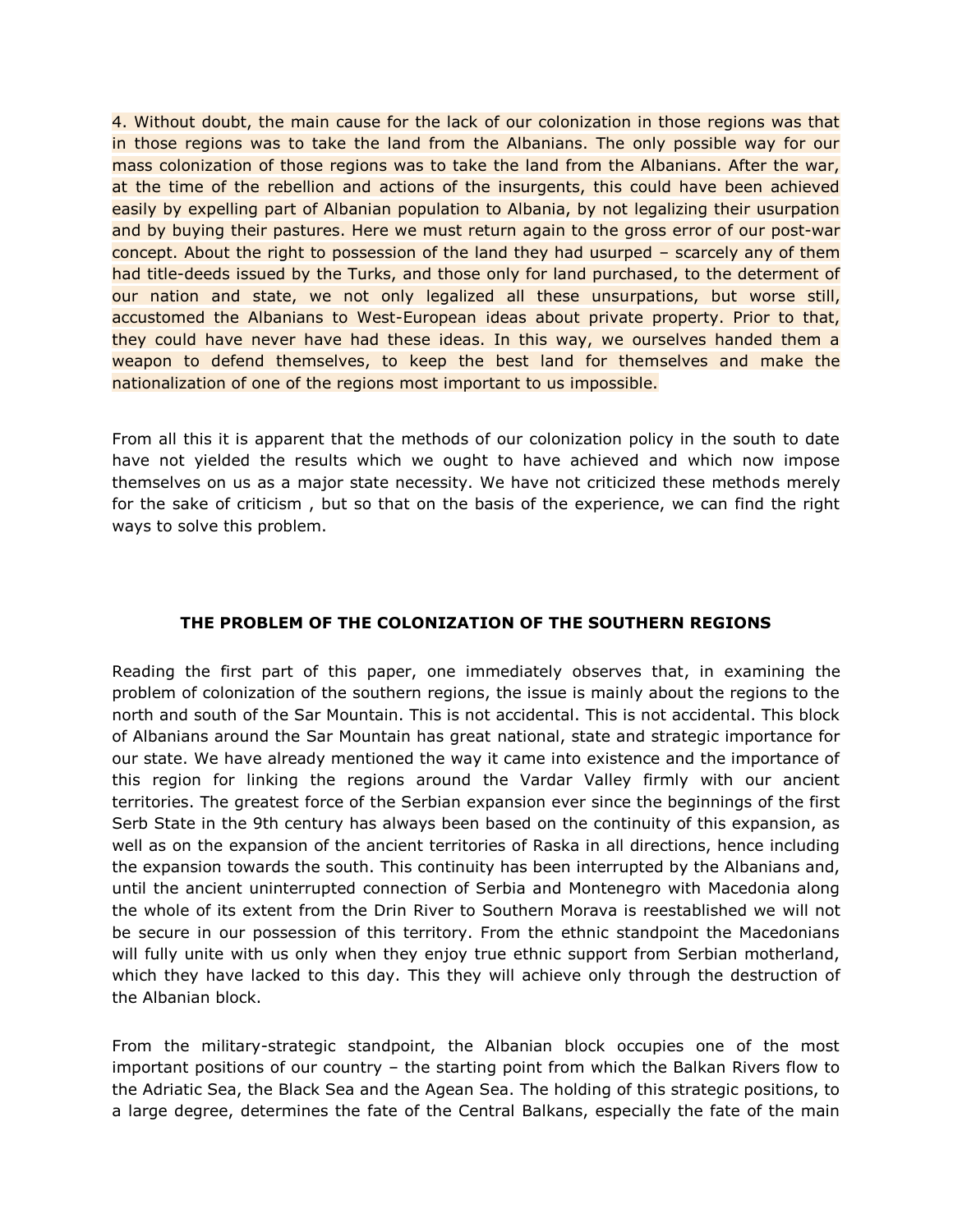Balkan communication line from Morave to Vardar. It is no accident that many battles of decisive importance for the destiny of the Balkans (Nemanja against the Greeks the Serbs against the Turks in 1389, Hanyadj against the Turks 1446) have been fought here. In the 20th century, only that country that is inhabited by its own people can be sure of its security; therefore it is an imperative duty for all of us that we should not allow these positions of such strategic importance to be in the hands of the hostile and alien element. The more so since this element has the support of the national state of the same race. Today this state is powerless but even in this condition, it has become a base of Italian imperialism, which aims to use it to penetrate into the heart of oru state. Our elements will be willing and able to defend its own land and its own state, is the most reliable means we have against this penetration.

Besides this block of 18 districts, the Albanians and other national minorities in the other parts of the southern regions are dispersed and therefore, not so dangerous to our national and state life. To nationalize the regions around the Sar Mountain means to bury any irredentism forever.

The colonization from the north should be reduced in the regions inhabited by Macedonians. In these regions land is scarce, they are passive regions and, for this reason, the Macedonians resist the flow of settlers from the north, the more so because in these actions they see our distrust towards them. The truth is that even that small degree of colonization does us more harm than good. If people are to be sent down there south of Black Mountain of Skopje, they should be people from Vranje, Leskovac, who are closer to the Macedonians in mentality and culture and by no means the people from the Dynaric regions with their irritable uncontrolled temperament because such elements arouse the hatred of the local people. We repeat that this problem will be solved only when our colonies, advancing from the north through Kosovo and Metohija, towards the Sar Mountain, Polog meet the Macedonian settlements.

The problem of Sandjak of Novi Pazar is solving itself and is no longer playing the role it played in our state life until 1912. We shall only mention that with the removal of the Albanians, the last link between our Moslems in Bosna and Novi Pazar and the rest of the Moslem world is cut. They are becoming religious minorities, the only Moslem minority in the Balkans, and this fact will accelerate their nationalization.

Recently Montenegro has become a very grave problem. The poor land cannot sustain the population, but despite the removal this increased by 16 per cent from 1912 to 1931. Through the centuries, this turbulent pastoral element has contributed essential features in our race. Channeled in the right direction, their energies will not be destructive, but we can be employed to the general benefit of the state, if they are directed to southeast.

## Summing-up

The Albanians cannot be repulsed by means of gradual colonization alone; they are the only people who, during the last millennium managed not only to resist the nucleus of our state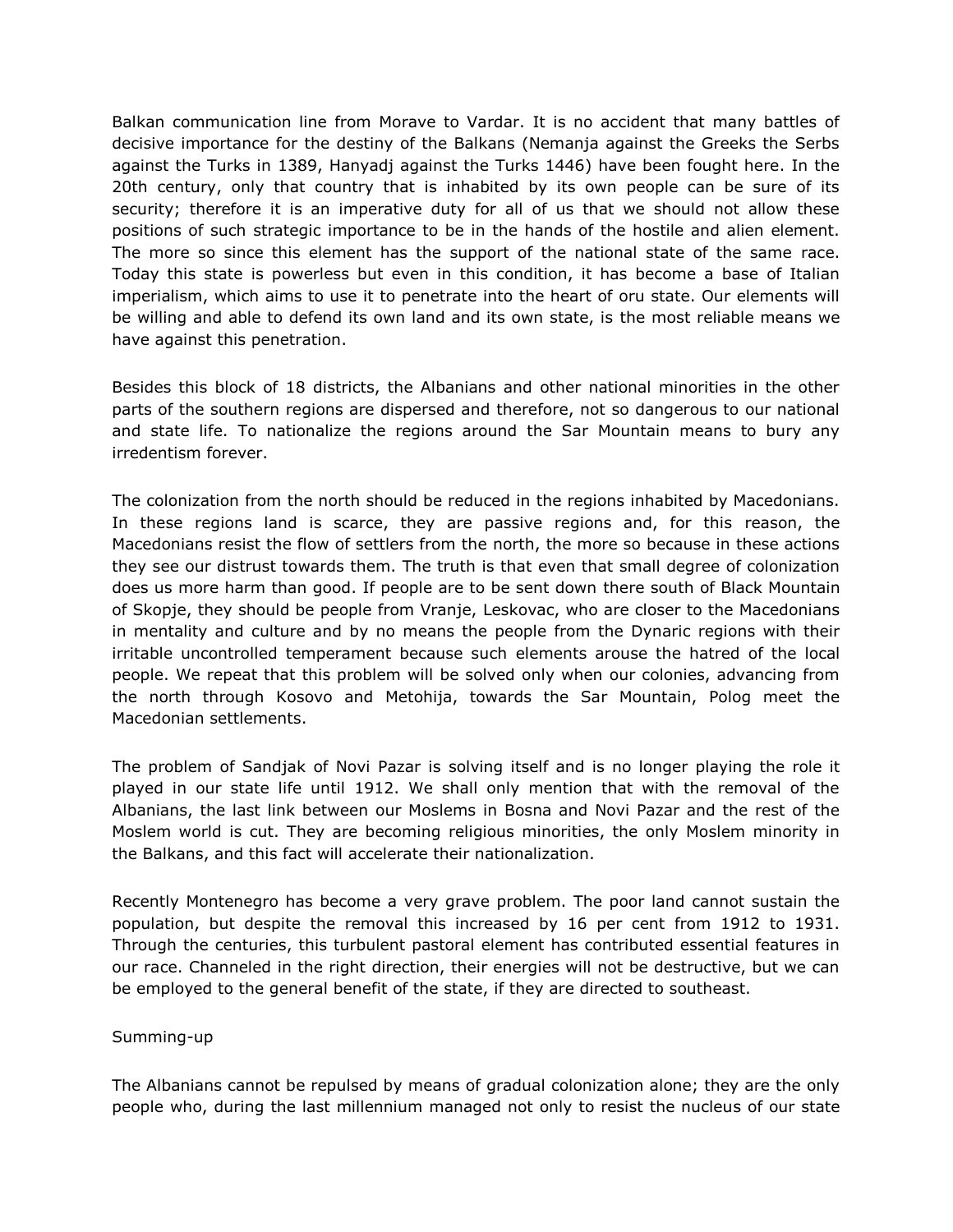but also to harm us by pushing our ethnic borders northwards and eastwards. Whereas in the last millennium our ethnic borders were shifted to Subotica in the north and Kupa in Northwest, the Albanians drove us from the Skadar and its region, the former capital city of Bodin, from Metohija and Kosovo. The only way and the only means to cope with them is the brute force of an organized state, in which we have always been superior to them. If since 1912 we have had no success in the struggle against the, we are to blame for this, as we have not used this power as we should have done. It is not possible to speak of any national assimilation of the Albanians in our favor. On the contrary, because they base themselves on Albania, their national awareness is awakened and if we do not settle accounts with them at the proper time, within 20-30 years we shall have to cope with a terrible irridentism, the signs of which are already apparent and which will inevitably put all our southern territories in jeopardy.

## **THE INTERNATIONAL PROBLEM OF COLONIZATION**

If we proceed from the assumption that the gradual displacement of the Albanians through our gradual colonization is ineffective then we are left with only one course – that of their mass resettlement. In this case we must consider two states – Albania and Turkey.

With its sparse population, it's many undrained swamps and uncultivated river valleys Albania would be in position to admit some hundred thousands Albanians from our country. With its large uninhabited and uncultivated territories in Asia Minor and Jurdistan, modern Turkey has almost boundless possibilities for internal colonization. However despite all the efforts of Kamal Ataturk, the Turks have not yet filled the vacuum created as a result of the removal of the Greeks from Asia Minor to Greece and some of the Turks to Persia. Hence the greatest possibilities are that the bulk of displaced Albanians might be sent there.

First, we stress that we should not limit ourselves to diplomatic steps with the Ankara government only, but should employ all means to convince Tirana to accept some of our displaced people. I believe that this will come up against difficulties in Tirana, because Italy will try to hinder this process. However, money plays great role in Tirana. In the talks about this question, the Albanian Government should be informed that we shall stop at nothing to achieve our final solution to this question, while at the same time we should tell them about subsidies for colonization, over which no control will be exercised; eventually, through secret channels, the notables in Tirana may be persuaded by material gain to raise no opposition to this whole business.

As we have heard, Turkey has agreed to accept some 200.000 of our displaced people initially, on condition that they are Albanians, something which is most advantageous to us. We must comply with this desire of Turkey readily and sign a convention about the resettlement of the Albanian population as soon as possible. In connection with the resettlement of the Albanian population we must study the conventions which Turks has signed recently on these questions with Greece, Rumania and Bulgaria, paying attention to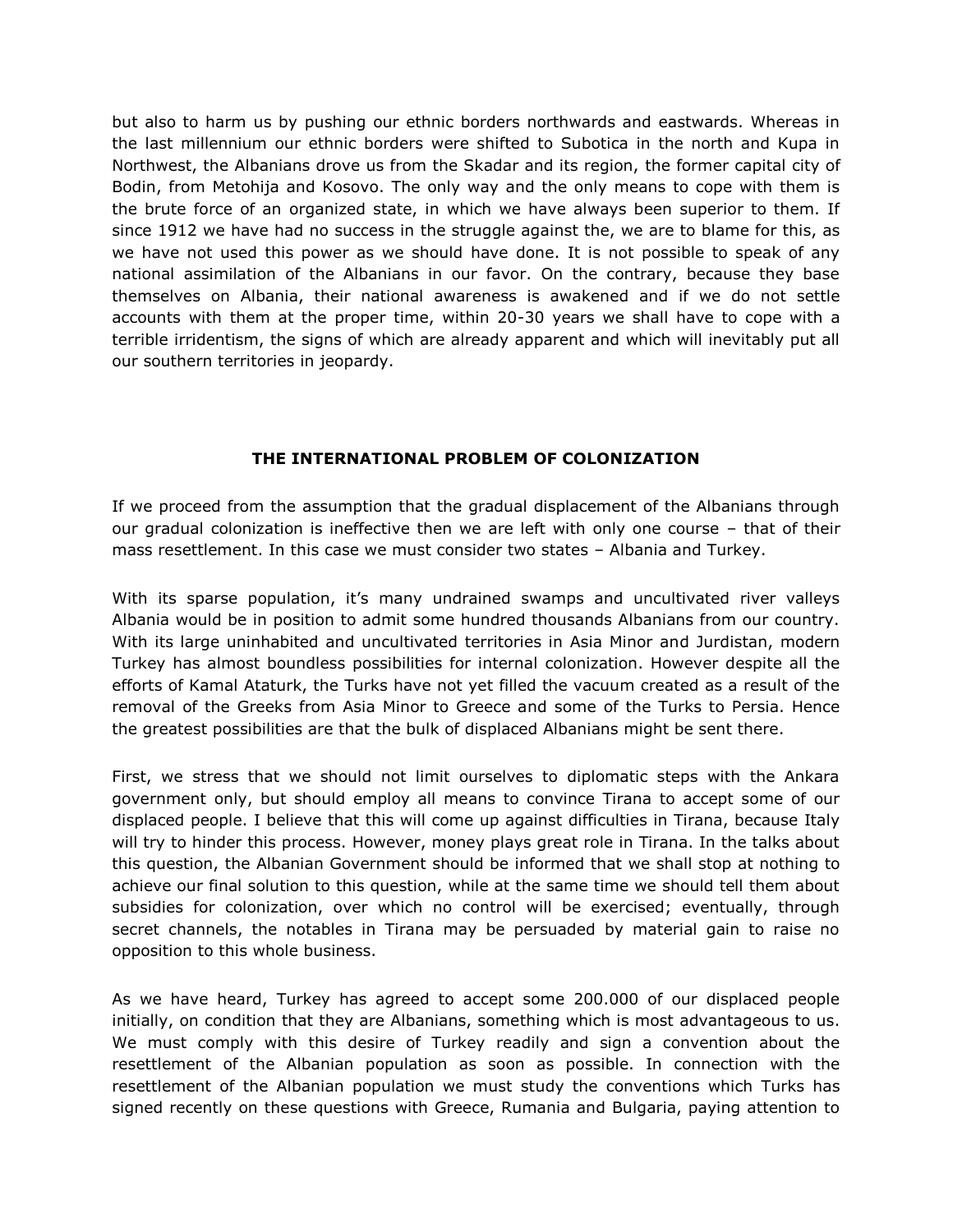two things: that Turkey should accept the largest contingent, while from the financial aspect it should be given the maximum assistance, especially in the matter of organizing their transportation as quickly as possible. Undoubtedly this problem will give rise to some international concern, which is inevitable in such cases. Over the last hundred years, whenever such actions have taken place in the Balkans, there has always been some power which has protested because such an action did not conform to its interests. In the present instance, Albania and Italy may make some protest. As to Albania, we have already pointed out that attempts should be made to conclude a convention with it over this problem and if we don't achieve this we should at least secure its silence over the question of removal of the Albanians to Turkey. We repeat that skilful action and money properly used in Tirana may de decisive in this matter. World opinion, especially that financed by Italy will be upset a little. Nevertheless, the world today has grown used to things much worse than this and should not be a cause for concern. At a time when Germany can expel tens of thousands of Jews and Russia can shift millions of people from one part of the continent to another, the shifting of few hundred thousand Albanians will not lead to the outbreak of a World War. However, those who decide should know what they want and persist in achieving this, regardless of the possible' international obstacles.

Italy, no doubt will raise more difficulties, but at present it is extremely occupied with its own problems in connection with Abyssinia and Austria and will not dare go very far in its opposition. To tell the truth, the greatest danger lies in the possibility that our great allies, France and Britain might interfere. They must be given a clear and resolute answer that the security of Morina-Vardar line in their interests, a thing which was confirmed on the last great war, and it will be made more secure, both for them and for us, only when we completely dominate the regions around the Sar mountain and Kosovo from the ethnic aspect.

## **THE MODE OF REMOVAL**

As we have already stressed, the mass removal of the Albanians from their triangle is the only effective course for us. To bring about the relocation of a whole population and the first prerequisite is the creation of the suitable psychosis. It can be created in many ways.

As is known the Moslem masses, in general, are very readily influenced, especially by religion, are superstitious and fanatical. Therefore, first of all we must win over their clergy and men of influence, through money or threats to support the relocation of the Albanians. Agitators to advocate this removal must be found, as quickly as possible, especially from Turkey if it will provide them for us. They must describe the beauties in the new territories in Turkey, the easy and pleasant life there, kindle religious fanaticism and awaken pride in the Turkish state among the masses. Our press can be of colossal by help well they have settled down in the new regions. These descriptions will create necessary predisposition to shift among the mass of Albanians here.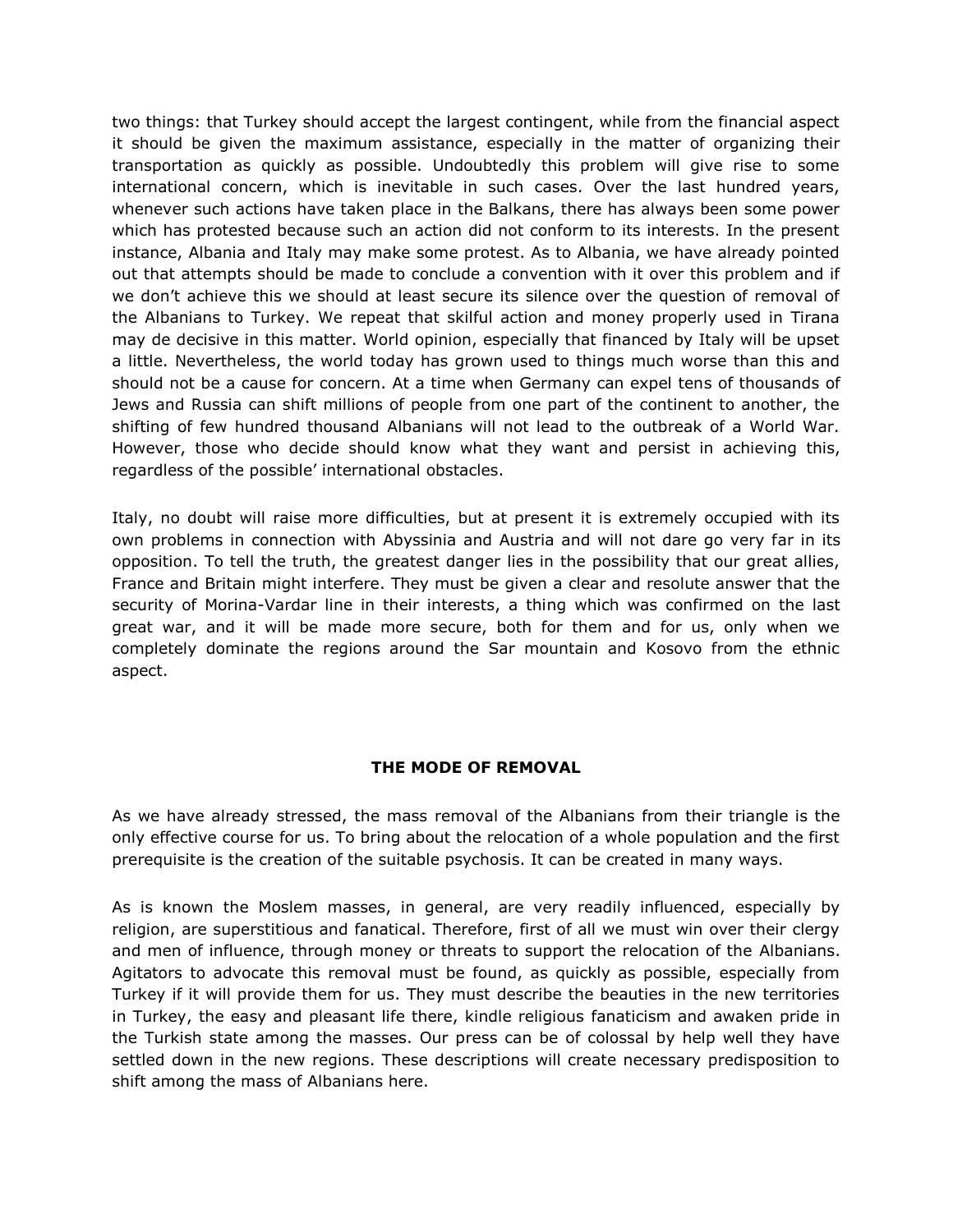Another means would be coercion by the state apparatus. The law must be enforced to the letter so as to make staying intolerable for the Albanians: fines, and imprisonment, the ruthless application of all police dispositions, such as on the prohibition of smuggling, cutting forests, damaging agriculture, leaving dogs unchained, compulsory labor and any other measure that an experienced police force can contrive. From the Economic aspect: the refusal to recognize the old land deeds, the work with the land register should immediately include public debts, requisitioning of all state and communal pastures, the cancellation of concessions, the withdrawal of permits to exercise a profession, dismissal from the state, private and communal offices etc., will hasten the process of their removal. Heath measures: the brutal application of all the dispositions even in the homes, the pulling down of encircling walls and high edges around the houses, the rigorous application of veterinary measures which will result in impending the sale of livestock in the market etc. also can be applied in an effective and practical way. When it comes to religion the Albanians are very touchy, therefore they must be harassed on this score, too. This can be achieved through ill-treatment of their clergy, the destruction of their clergy, the destruction of their cemeteries, the prohibition of polygamy, and especially the inflexible application of the law compelling girls to attend elementary schools, wherever they are.

Private initiative, too, can assist greatly in this direction. We should distribute weapons to our colonists, as need be. The old forms of cetnik actions should be organized and secretly assisted. In particular, a tide of Montenegrins should be launched from the mountain pastures in order to create a large-scale conflict with the Albanians in Metohija. This conflict should be prepared by means of our trusted people. It should be encouraged and this can be done more easily since, in fact, Albanians have revolted, while the whole affair should be presented as a conflict between clans and, if need be, ascribed to economic reasons. Finally, local riots can be incited. These will be bloodily suppressed with the most effective means but by the colonists from the Montenegrin clans and the cetniks, rather than by means of the army.

There remains one more means, which Serbia employed with great practical effect after 1878, that is, by secretly burning down villages and city quarters.

## **THE ORGANIZATION OF THE REMOVAL**

From the attached map it is apparent what regions must be cleared. They are: Upper Debar, Lower Polog, Upper Polog, Sar Mountain, Drenica, Pec, Istok, Vucitrin, Stavica, Lab and Kacanik. Among these regions which together compromise the Albanian wedge, the most important for us are: Pec, Dakovica, Prodrimja, Goda, Podgor, Sar, Istok, and Drenica – north of the Sar Mountain as well as the Upper Debar and the two Pologs, in the south, and the Sar Mountain These are border regions which must be cleared of Albanians at any cost. The internal regions such as Kacanik, Gilan, Nerodimje, Gracanica, Lab, Vucirin, etc must be weakened if possible, especially that of Kacanik and Lab, while the others should be gradually and systematically colonized over a period of decades.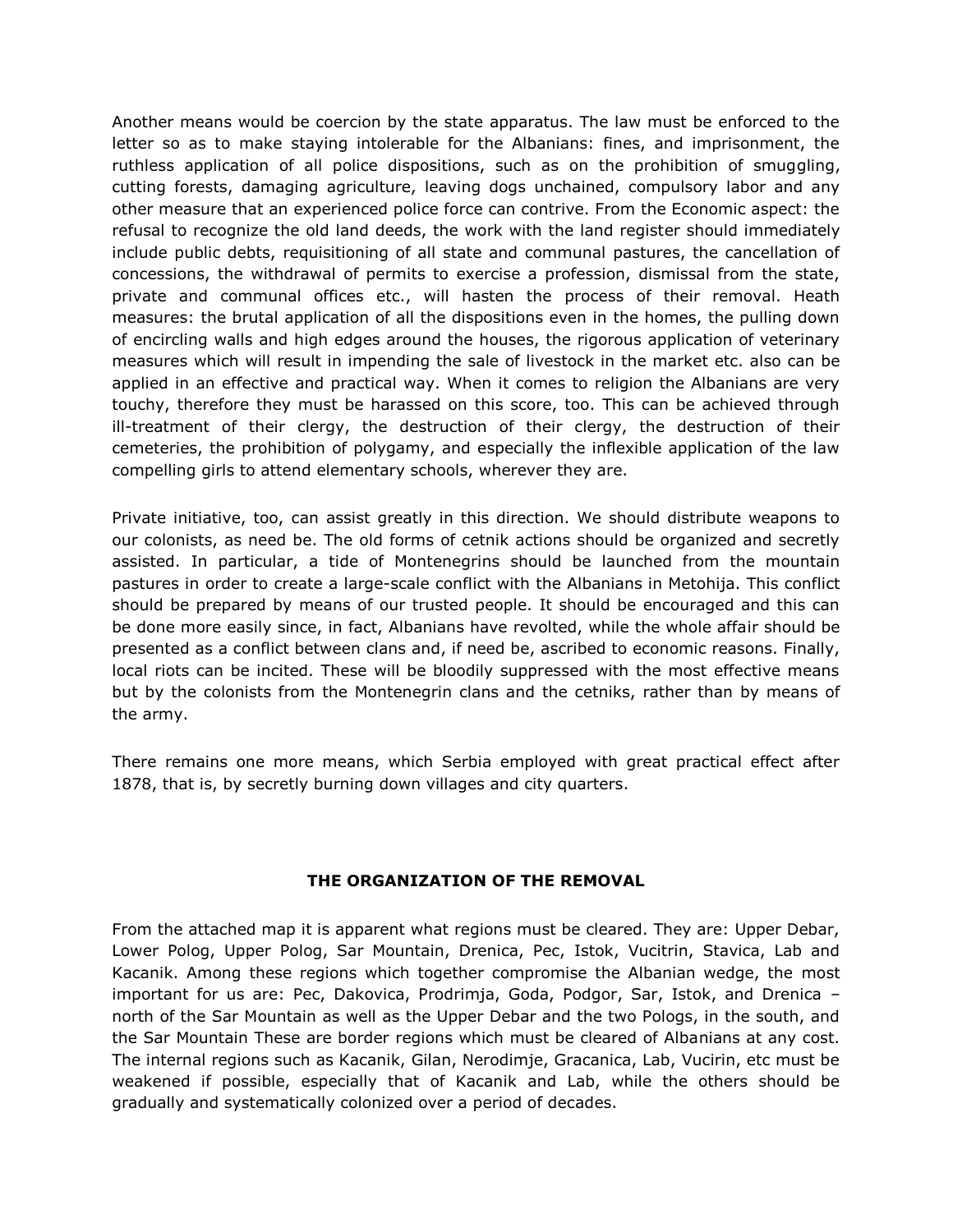The above-mentioned means should be used in the first place in the border regions, if we wish to clear them of Albanians.

During the resettlement the following must be kept in mind:

In the first place, resettlement should begin in the villages and then in towns. Being more compact, the villagers are more dangerous. Then, the mistake of removing only the poor should be avoided: the middle and rich strata make up the backbone of every nation, therefore, they, too must be persecuted and driven out. Lacking the support which their economically independent compatriots have, the poor submit more quickly. This question has great importance, and I emphasize this because one of the main causes for the lack of success of our colonization in the south is that the poor were expelled while the rich remained, thus we were no further forward, because we gained very little land for the settlement of our colonists. During the creation of the psychosis for the resettlement, everything possible must be done to send off whole villages, or at least whole families. The situation that part of the family is shifted while others remain behind, must be prevented at all costs. Our state is not going to spend millions to make life easier for the Albanians, but to get rid of as many of them as possible. For this reason the purchase of the land of the Albanians who shift by those who remain behind must be absolutely prohibited. The shifting of individuals and whole villages must be linked with this question, if they want things made easy for them during the process of the relocation.

Once they agree to shift, all-round aid should be given them. The administrative procedure should be simplified, their property should be paid for on the spot, travel documents should be issued without the least formality and they should be assisted to get to the nearest railway station; trains should be made available for them, as far as Salonica, and thence they should be immediately shipped to Asia. It is very important, that the journey should be easy, comfortable and cheap. Possibly, the travel by train should be free and they should be assisted with food because whether or not large masses will shift, depends largely on this. The fear of difficulties on the journey will be a major obstacle to their moving. Therefore this must be combated by solving all the problems connected with the journey, quickly and energetically. Particular care must be taken to ensure that they have the fewest possible difficulties over the journey, because simple folk orientate themselves with difficulty, therefore it would be advisable to study the system of workers transport by the big travel agencies and use that. The displaced person must pass from hand to hand without feeling the burden of this movement. Only in this way it is possible to create that flow of displaced Albanians which will empty our south of them.

## **POPULATING THE DEPOPULATED REGIONS**

The problems of the establishment of colonies in the depopulated regions is not less important than the removal of the Albanians.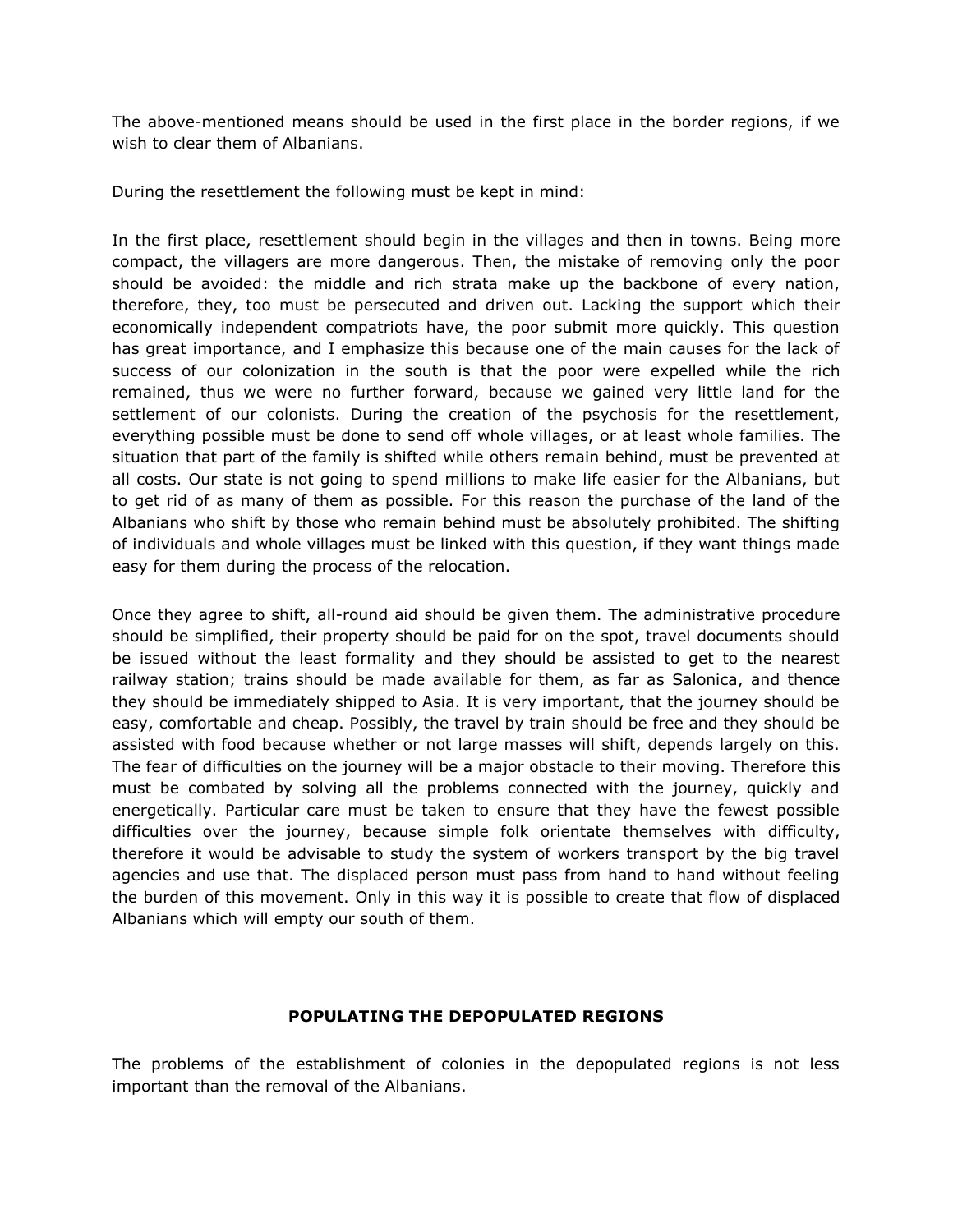The first question emerges: Who should be settled there? The most natural thing is to people them with our elements from the passive regions, in the first place Montenegrins are the most appropriate for several reasons, because Metohija, Drenica, and Kosovo are most natural places into which they flow from their impoverished mountains. The increase of population in Montenegro has brought about poverty, which in recent times has given rise to continual socio-political unrest unfavorable to our state power and very dangerous to law and order in the future. Giving them maize and pensions is useless. The only solutions is to send them to the fertile regions of Metohija, Drenica and Kosovo. Then, since they are akin to the Albanians in mentally and temperament, the Montenegrins are the most appropriate as instruments to overcome them. In the first place, they must be used in the regions north of Sar Mountain; however along with them some people from Lican, Krajsnica, Serbia, Cacak, Uzice, and Toplica should be used as colonists. This is necessary in order to create better habits of work and organization among the Montenegrins, to break down their nomadic-group psychology, the spirit of collectivity which characterizes the highlanders, by means of mixing and intermarriage with people from various Dinaric regions; in this way a new type of Montenegrin with a less local but broader, more Serbian outlook, will be formed.

Suitable conditions should be created for the Southern Serb Emigrants living in the regions south of Sar Mountain so that they can take possession of the fertile lands. They are honest, hardworking people, who will be grateful to this state all their lives if pleasant conditions for life in countryside are created for them. The rural Southern Serbs in general have a right to expect more care and attention than we are giving them today. The colonization of Polog (Upper and Lower) and Debar with these paupers, as well as allocating pastures to them instead of the Albanians, will make them feel that this is their state, and they will know to defend its borders.

Apart from them, the colonization south of SAR Mountain and the Black mountain of Skopje can be done with Serbs from Vranje, Leskovac, Pirot and Blasenica, especially those from passive mountain villages. We repeat that the Dinarics should not be allowed to extend to the south of the line formed by the Black Mountain of Skopje and the SAR mountain.

During the colonization of the villages emptied of Albanians, it is essential to avoid bureaucratic delays and petty formalities. The first immediate action is to give the colonists title to the land on which they are settled. One of the main reasons for the lack of success of the colonization so far has been that the colonist has not felt secure on the land on which he was settled, because he did not receive title to it immediately, and thus was exposed to ill-treatment at the hands of unscrupulous clerks and politicians. The peasant feels secure in his possession of land only when he knows that no one can shift him for it. Therefore he can not have unrestricted ownership of this property. Because there are many different people among them, such as village proletarians who have lost their feeling for the land, or herdsmen who have to adopt themselves to agriculture, they must be linked with the land by the force of law. This is because they must begin to love their new regions and home, and if they, themselves, do not succeed in this, at least their children should. For this reason the colonists should be prevented by law from gaining full ownership of the land for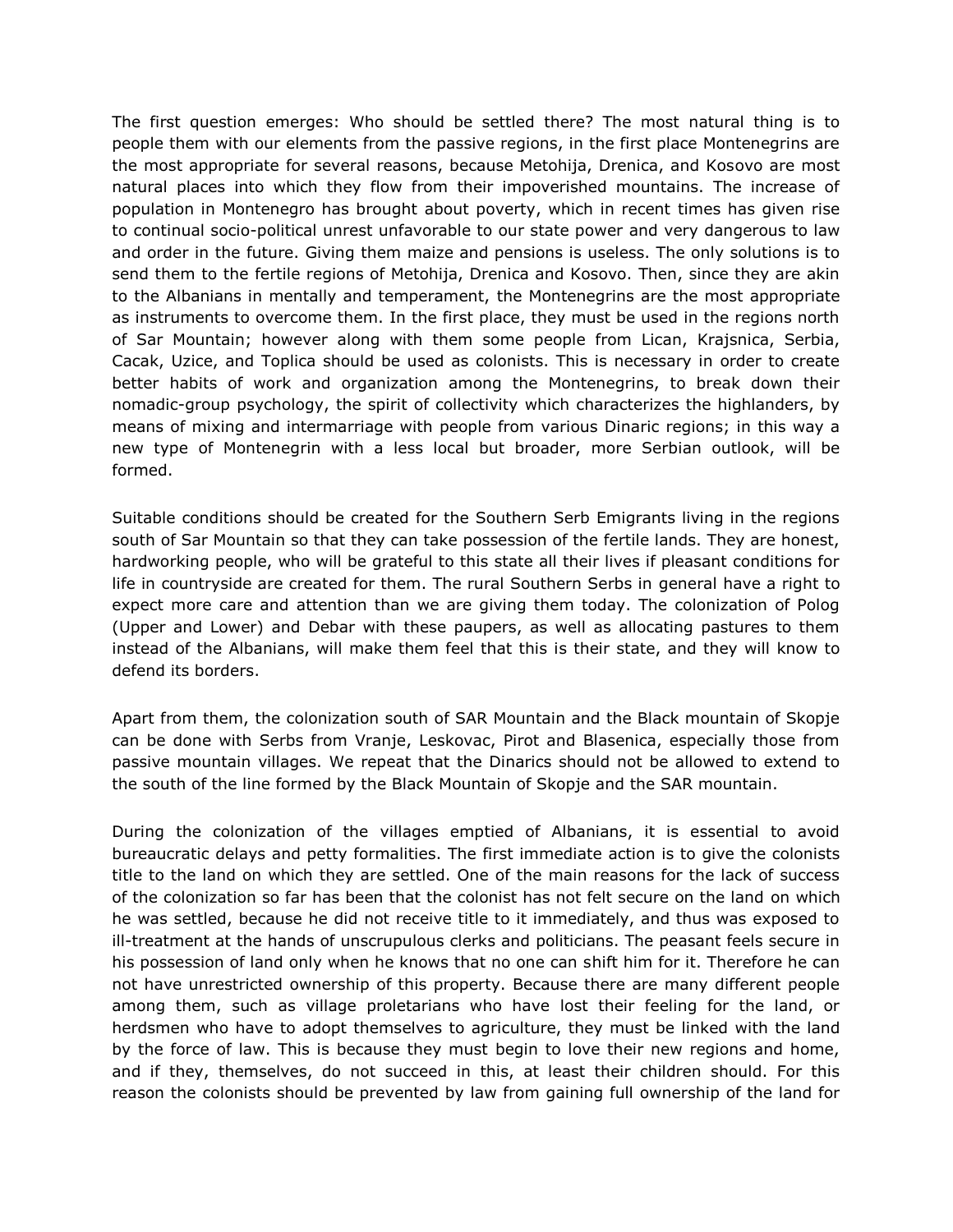not less than 30 years, even though they are given the title immediately. According to our law, in our country the woman does not enjoy the right of inheritance to land. In order to avoid fragmentation of the land into small parcels, women must be excluded from the inheritance to colonized lands, expect in cases when the colonist has no male descendants and plans to bring a bridegroom into the household. The properties which have been given to the colonists up till now have been small. Bearing in mind the extensive methods of farming, the fall of prices for agricultural products, as well as the large families of the colonists, 5-10 hectares of land is insufficient to ensure the conditions for the economic development of the colonists. It is better to settle a region with smaller number colonists with better conditions for development, rather than a large number of rural semiproletarians. This, too, has been another major cause of our lack of success to date in the colonization of the south and the north.

Elements so suitable for colonization in such difficult conditions as we have are rare among other peoples. Those few successes we have achieved in the policy of colonization are the result of these colonizing qualities of race. Only our peasant, up against scrubland and ground that had never been worked shifted from one environment to another was capable of surviving in such different circumstances. What wouldn't he be able to do if the state were to give him the things it has the duty to provide.

On February 10, 1865 the Government of Prince Mihajlos promulgated the law on the Settlement of Foreigners in Serbia. Under this law, the Serbian Government granted poor colonists from neighboring regions 3 jutra of arable land and 3 jutra of non arable land, a house, a joke of oxen, a cart, two goats, or sheep, a sow, the necessary work tools and 120 grosh in cash. Apart from this, obviously maize for food to last them till the first harvest. One plough was provided for every two families. These fixed and movable assets were given to the colonizers for use without the right to sell them for a term of 15 years. At the end of this term, they became property. For the first 5 years the settlers were exempt from all kinds of state taxes, for 10 years they were exempt from the Universal compulsory military service in the regular army and exempt from service in the people's militia for 5 years. The response from all sides was such that within a few months all the places were filled and more territory was colonized than we have been able to do in several years since the war. If the state had created these favorable conditions for the colonists after 1918, our situation both in Vojvodina and in Southern Serbia would not be as it is. This is how we must act in the future, if we want success.

The method of colonization of Toplica and Kosvanica after 1878 when the Albanians were expelled from these regions, is also full of lessons. The method for our colonization of these regions was laid down in the law of January 3, 1880. On February 3 of the same year, the People's Council approved the law on the amendment of agrarian relations according to the principle the land to the peasants. Without hesitation, Serbia sought its first foreign loan in order to pay Turkey for the lands taken. It did not set up any ministry of agrarian reform or costly apparatus for the problem of colonization, but everything was done in a simple and practical manner. The police organs distributed the land to all those who wanted to till it. People came from Montenegro, Sjenica, Vranie, Kosovo, Pec etc. and 30 years after 1878.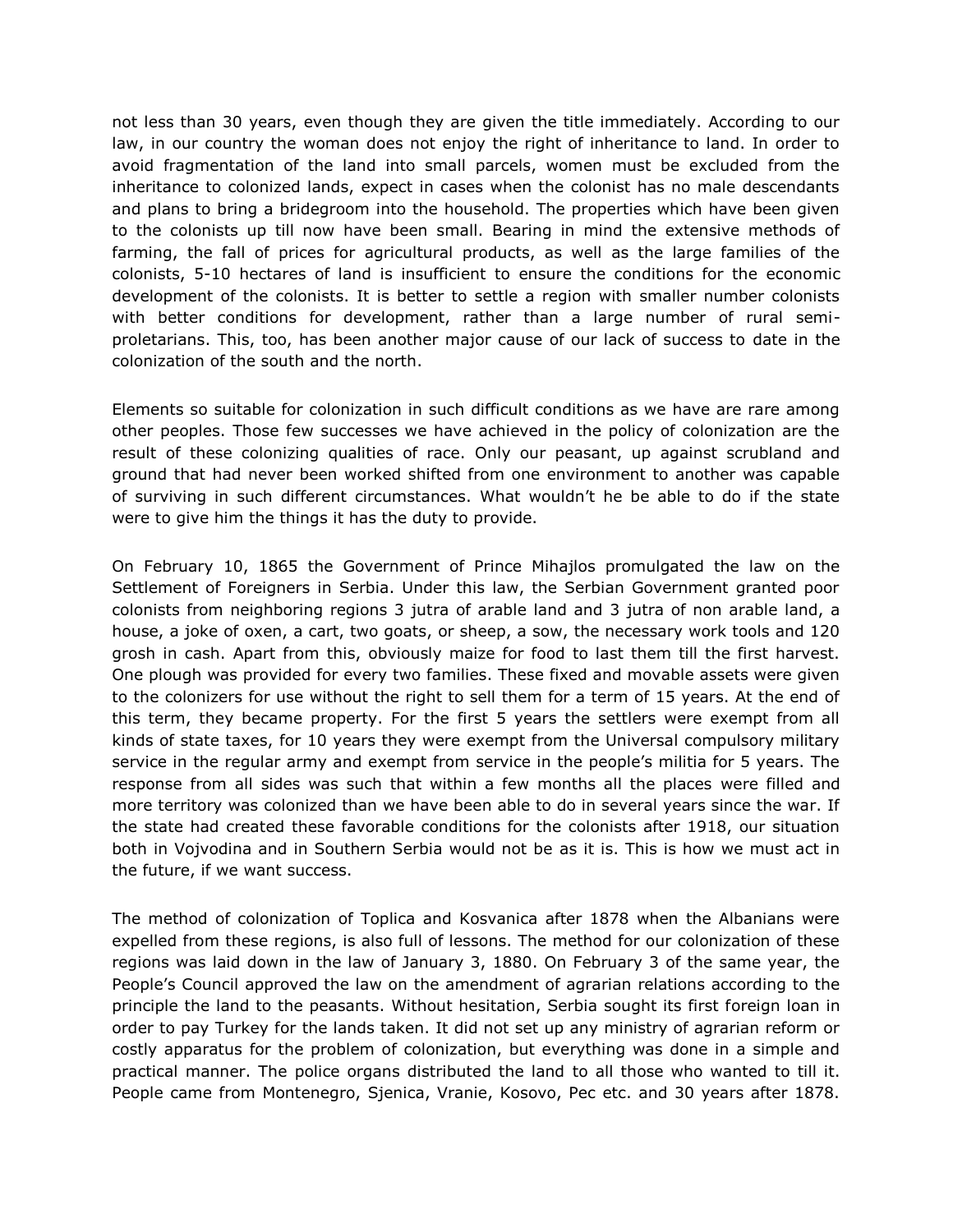Toplica and Kosanica, once Albanian regions of ill-repute, gave Serbia the finest regiment in the wars of 1912-1918, the Iron Second Regiment. In those wars, Toplica and Kosanica paid and repaid, with blood of their sons, those tens of millions of dinars which Serbia had spent for their resettlement.

Only by following these examples and knowing what is required, sparing neither money nor blood, can our state create a new Toplica in Kosovo and Metohija. Hence, if we want these colonists to remain where they are, they must be assured of acquiring all the means of livelihood within few years. We must ruthlessly prohibit any speculations with the houses and properties of displaced Albanians. The state must reserve for itself the unlimited right to dispose of the fixed and movable assets of the people transferred and must settle its own colonists there immediately after the departure of the Albanians. This must be done, because it will rarely happen that a while village departs at once. The first to be settled in these villages should be the Montenegrins, as arrogant, irascible and merciless people, who will drive the remaining Albanians away with their behavior, and then colonists from other regions can be brought in.

This paper deals with the problem of the colonization of the Southern Serbia Only. The problem of Vojvodina especially the Hungarian triangle in Backa, Senta-Kula-Backa Topola is not less important to us. To destroy this triangle in Vojvodina is tantamount to destroying the Albanian Block around the SAR Mountain. Following the division of the big estates, there remain tens of thousands of Hungarian farm-hands who today are a great burden on the Serbian and German middle peasant of Vojvodina. Some of these Hungarian and even German farm laborers and small proprietors must be sent to the south, because in Backs, on the border with Hungary, they represent a danger, the more so since the Serbs in Backa comprise only 25 per cent of the population. In Southern Serbia, by defending their properties against Albania, they will become good citizens, who will integrate themselves with our masses and, what is more important, being more progressive and of a higher cultural level than our peasants, they will provide an example of advanced methods of the cultivation of the land. We emphasize in particular that the Serbs of Vojvodina should not be sent to the south for colonization. In Vojvodina there is still land for colonization, therefore, they must be given land there. We stress also, that during the period of 1928-1929 there was a widespread movement among the Hungarians and Germans of Vojvodina to move to Southern Serbia, but not knowing the problems our unclear opinion opposed this movement and nipped it in the bud. Another such attempt in this direction should be impended and our public must be instructed to support the movement of the Hungarians and Germans from Vojvodina, and especially from Back to the South.

## **THE COLONIZATION APPARATUS**

Of special importance for the solution of the question under discussion is the existence of an apparatus to direct the whole business. The poor work of the apparatus which has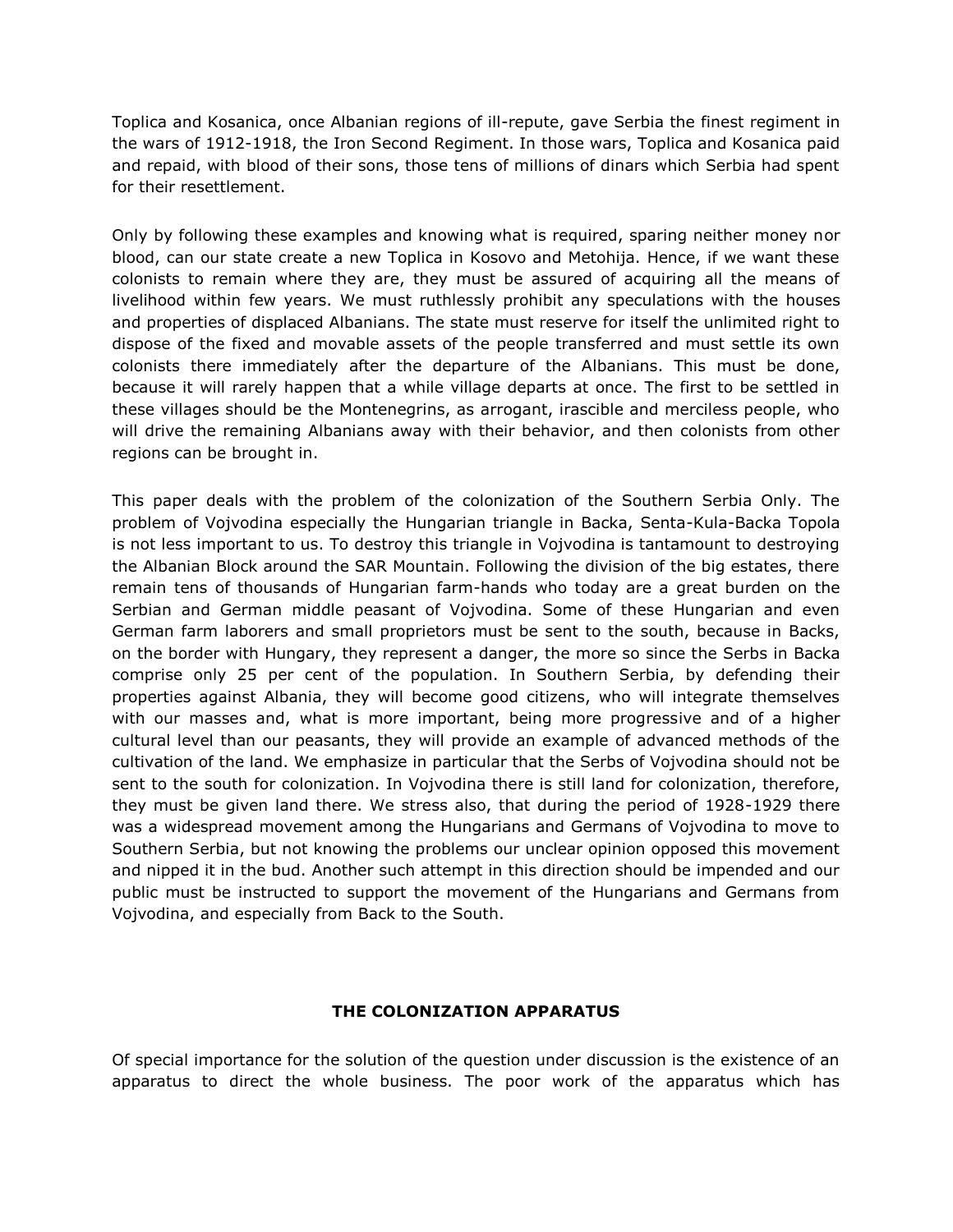implemented our policy of colonization so far is the reason for the good part of our lack of success to date. To avoid this in the future, a reorganization must be carried out.

No other question demands such continuity in its implementation as colonization does. We have pointed out that one of the main reasons for the lack of success of our colonization in the north and in the south is the inconsistent work and changing policy with each change of government. If this is to be avoided in the future, the colonization should be entrusted to General Staff. Why? Simply for the reason of defense. Our army is interested in settling our own elements along the borders especially the moste delicate sectors. To this end, it will do its utmost to secure the borders with the firmest possible colonization. The General Staff, as the prime institution for the defense of our National Interests, can contribute a great deal to our whole policy of colonization. The General Staff will know how to protect the implementation of the policy of colonization from private interference by those who want to used it for their personal interests and from any external influence. Another important fact is that it would be easier for the General Staff to convince the responsible bodies of the importance if the issue and make them take effective decisions. The People's Council will have more faith in it and will grant the necessary credits to it more readily than to others.

The General Staff would guide all the work through a State Council for colonization. This council would be quiet independent, but directly under the control of the Chief of the General Staff, and would have all the organs of our colonization under its control. Representatives of several interested ministries, the national association, technical and scientific institutions, should be brought into this council.

The greatest mistake of our colonization policy lay in the fact that the untrained and incompetent bureaucracy had the main say in it, and it dealt with the problems a bit at a time, without going into them thoroughly. Let us only recall the colonization of our

volunteers from Hungary at Ovce Polje, Kadrifikovo or the emigrants from Istra and Gorica who settled around Demir Kapija. This requeires the close linking of the state power, private initiative and scientific institutions with our colonization policy. Private initiatives can operate operate in many directions. The People's Defense, the Sokolasas, the Cetnik Association, etc. could undertake actions against the Albanians, in which it is appropriate for the state to be involved. The association of agronomists, doctors, engineers the cooperatives etc. can assist very well through their technical councils to solve many problems which arise during the process of our colonization. The cultural associations, too, such as Prosveta in Sarajevo, Matica Srbska in Novi Sad, the Sv. Sava association in Belgrade etc. also have their tasks in connection with this question.

Undoubtedly, our higher scientific institutions have begun their former prestige. The main reason for this is that the University and the Academy of Sciences are becoming more and more removed from real life and neglecting the chief task they have in a relatively backward country, such as ours – opening the ways for the application of the scientific achievements of the 20th century. Many billions would have been saved in this country, many mistakes would have been avoided in our state policy, including our colonization policy, had the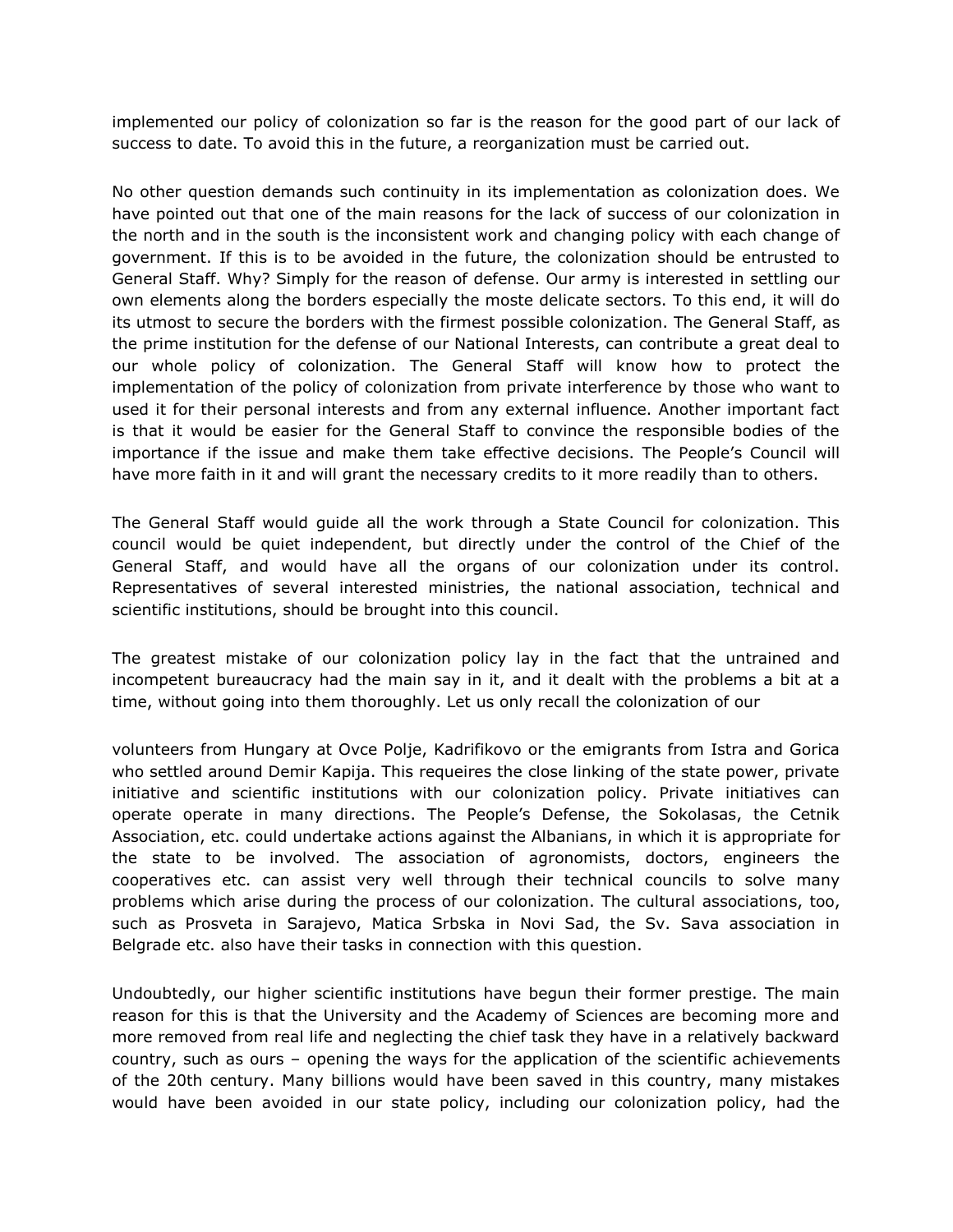problems been studies seriously and objectively in advance by our competent scientific workers before they were taken up for solution. Our policy of colonization, likewise, would have acquired a more serious approach, greater continuity and effective application had the opinions of experts and scientific workers been sought in advance. In the first place, the Royal Serbian Academy of Sciences and the University of Belgrade ought to take the initiative to organize thorough scientific study of the whole problem of colonization in our country. This would be possible for many reasons. At the University we have experts on every question connected with colonization in our country. The teachers and academicians at the University are independent workers, less subject to external political influence. They already have good experience in such work and their scientific activity is a guarantee of objectivity. Therefore they should take the initiative to set up the colonization institute, the task of which would be to engage in the study of colonization. The state for its part, should detach from several ministries all the institutions which have been engaged with this problem so far, and create a special institution, "The Colonization Inspection Office".

The Colonization Inspection Office would be headed by the Inspector General, appointed by decree on the proposal of the Minster of War, the Chief of General Staff, and the Prime Minister. All the work in the colonization institute and the Colonization Inspection Office would be carried out on orders from and under the supervision of the State Council, while the Inspector General would be answerable to the Chief of the General Staff.

The Colonization Institute would be divided into the following sections: 1) Organization, 2) Education and Culture, 3) Finance, 4) agriculture, 5) construction, 6) hygiene etc. In agreement with the scientific cultural-educational associations, the sections would study problems of colonization and prepare directives, thus supplying our colonization policy with a solid, scientifically worked out material from which to make decisions. At the head of this institute would be people from the State Council, made up of the representatives of the ministries mentioned, the University, the Academy of Sciences and those of private, national and educational-cultural organizations who would be elected or appointed to this council. In this case care must be taken not to bring people just for honor's sake, but men who love and are dedicated to this great work.

The heads and employees of the Institute should be selected through competition. The institute would supply the Colonization Inspection Office with scientifically worked out materials for the implementation of the colonization policy. In cases of differences of opinion between the Colonization Inspection Office and the institute over some fundamental question, the Chief of the General Staff would have the decisive way.

The Colonization Inspection Office must have its executive organs in the territory, made up of people selected for their enthusiasm and readiness for this work, whether or not they are employed by the state. Therefore they should possible be selected through competition and be appointed upon proposal by the Chief of the General Staff, while as to its work, the Colonization Inspection Office and its organs must avoid the bureaucratic formalities as much as possible, while keeping in mind only one thing – the removal of the Albanians as quickly as possible and the settlement of our colonists.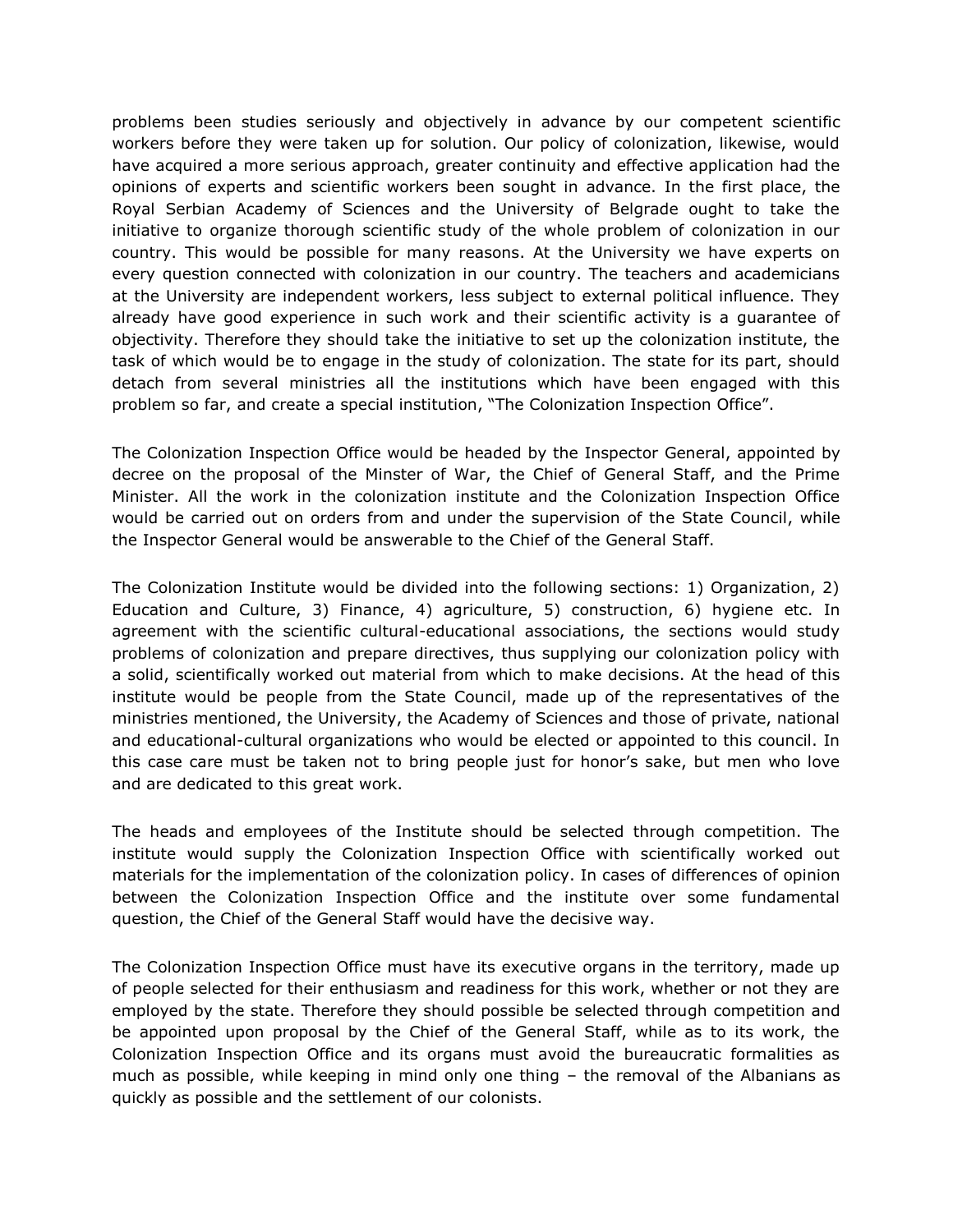The police apparatus will play a very important role in this matter. Therefore it is necessary to select the most energetic and honest officers and send them there. Their transfer should be done with the approval of the Chief of the General Staff, and for such a difficult job they should be paid from secret credits. Stern measures must be taken against any of them who commits the slightest infringement. A special commissar would execute the orders of the state colonization inspector must be appointed for the whole territory of the 18 districts mentioned. Prefects of districts must be given special wide powers for the work and the respective instructions. Our political parties should be told curtly that rivalry between parties in elections is categorically prohibited in those districts, and that any interference by the deputies in favor of Albanians is categorically forbidden.

The state Institute and the inspection Office for colonization will work out the technical details of organizing the removal of the Albanians and the establishment of our settlers. It would not be bad, perhaps, if another private organization were created besides these two official institutions, which would be based on the existing associations and have the task of assisting the implementation of our colonization policy through private initiative. It would be best if the League of our cultural-educational associations were to undertake this work. It would concern itself with coordinating the work of the private associations with the state policy for colonization and would assist liaison between them and the Colonization Institute.

## **FINANCIAL MEANS**

Whenever our colonization policy has been criticized for its lack of success, its defenders have always excused themselves with the inadequate financial means the state has allocated for this work. We do not deny that it is sup op to the point, although it must be admitted that more has been spent in our country on the maintenance of this apparatus and its irrational work than on the colonization itself. Nevertheless, if we the state has not provided as it should, it must be understood that every state to ensure the holding of the insecure national regions, by colonizing these regions with its own national elements, must be included among the primary interests. All other commitments rank inferior to this task and this commitment. For this problem, money can and must be found. We have already mentioned the instance of Toplica and Kosanica and the benefits it had from this. When the small Serbian Kingdom did not hesitate to make great financial sacrifices, indeed did not hesitate, as a free and independent Kingdom, to seek its first loan for colonization, can it be said that our present-day Yugoslavia is unable to do such a thing? It can and must do it, and it is not true that it lacks the means to do it. Let us reckon approximately how much it would cost our state to transplant 200.000 Albanians and establish as great a number of our settlers.

The resettlement of 40.000 Albanian families – taking an average family as 5 members and an average of 15.000 dinars per each family would cost a total of 600 million dinars. The colonization expenditure for the settling of our 40.000 of our families may reach a total of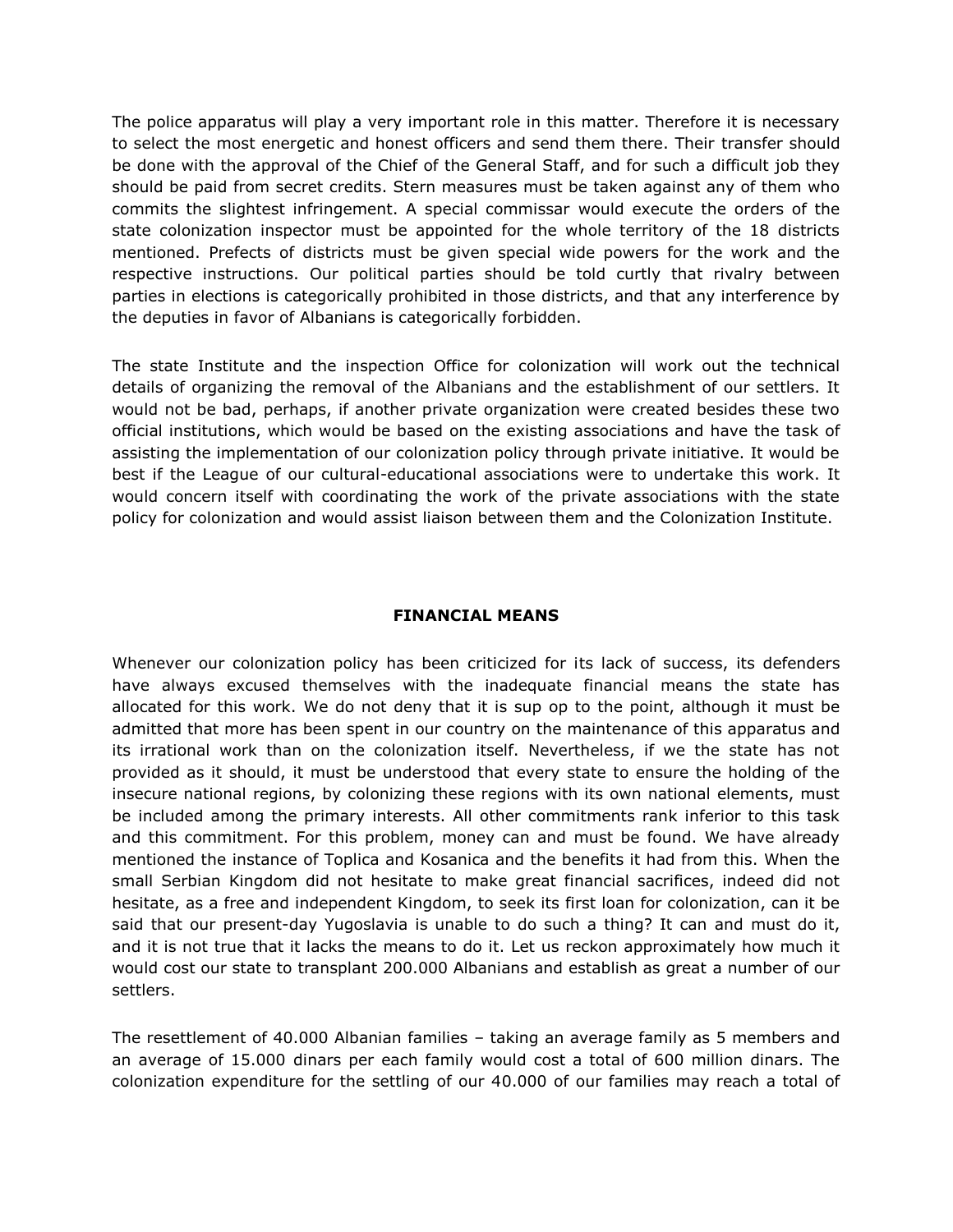200 million dinars. In any case the whole thing will not cost more than 800 million dinars. This is why:

1. The transplanted Albanians will leave not only the land but also their houses and implements. Thus, not only will the overwhelming majority of our settlers assistance with live stock and food, they will recover themselves economically and become independent. For this reason we emphasize here, too, that private speculations with the possessions left by the Albanians must not be permitted in any way, but the state must take them and give them to the settlers.

2. During the settling up of the new colonies, military forces should be employed, where required, as was the case with construction of Sremska-Raca and the reconstruction of the villages destroyed in 1931 by the earthquake in the south. To this end, the army should be given the right and possibility a kind of obligatory labor service for public projects, just as Stambolisky in Bulgaria created the Trundova Pronist and Hitler created the Arbeitsdienst, in Germany by calling up reservists or extending the term of the military service. It would be especially good that our trained youth, after their graduation from the University are charged with this task. In this case, by taking part in constructive work in general interest, many of them would become more conscious and look at things more realistically. This can be easily applied by giving priority in entering state employment to those youth who spend a definite period in work for our colonization policy. This would also reduce the unemployment among our young intelligentsia, which is becoming an increasingly difficult social problem in our country.

3. In the agreement with the specialized organizations and associations, the least costly ways must be sought for clearing land of scrub, irrigation, draining swamps, etc. well as for building houses. Private entrepreneurs should be informed that during their work to secure the necessary materials, the state helps them with reduced customs and railway tariffs, credits and other means, so that for such an important work the state has the right to demand from them supplies of materials at the lowest possible prices. The question of securing the materials should be solved directly through cartels and then, in agreement with them, the state will define both the quantity, quality and the price of the materials without fictitious deals. The state enterprises, the railways and especially forest enterprises such as Sipad etc. should be placed totally at the disposal of the State Council for Colonization.

4. During the colonization the state may grant the settlers property on credit or for cash. Many of them will buy land in new regions, selling their properties in their birthplaces. From this the state will regain a good part of the money it has laid out. However, we stress that the land must be sold only who provide proof that they will settle it permanently and work it. The land given on credit must not be very dear. The rate of interest must be minimal and the repayment should be deferred for several years to give settler time to establish himself i.e. until he has gained strength from the economic aspect.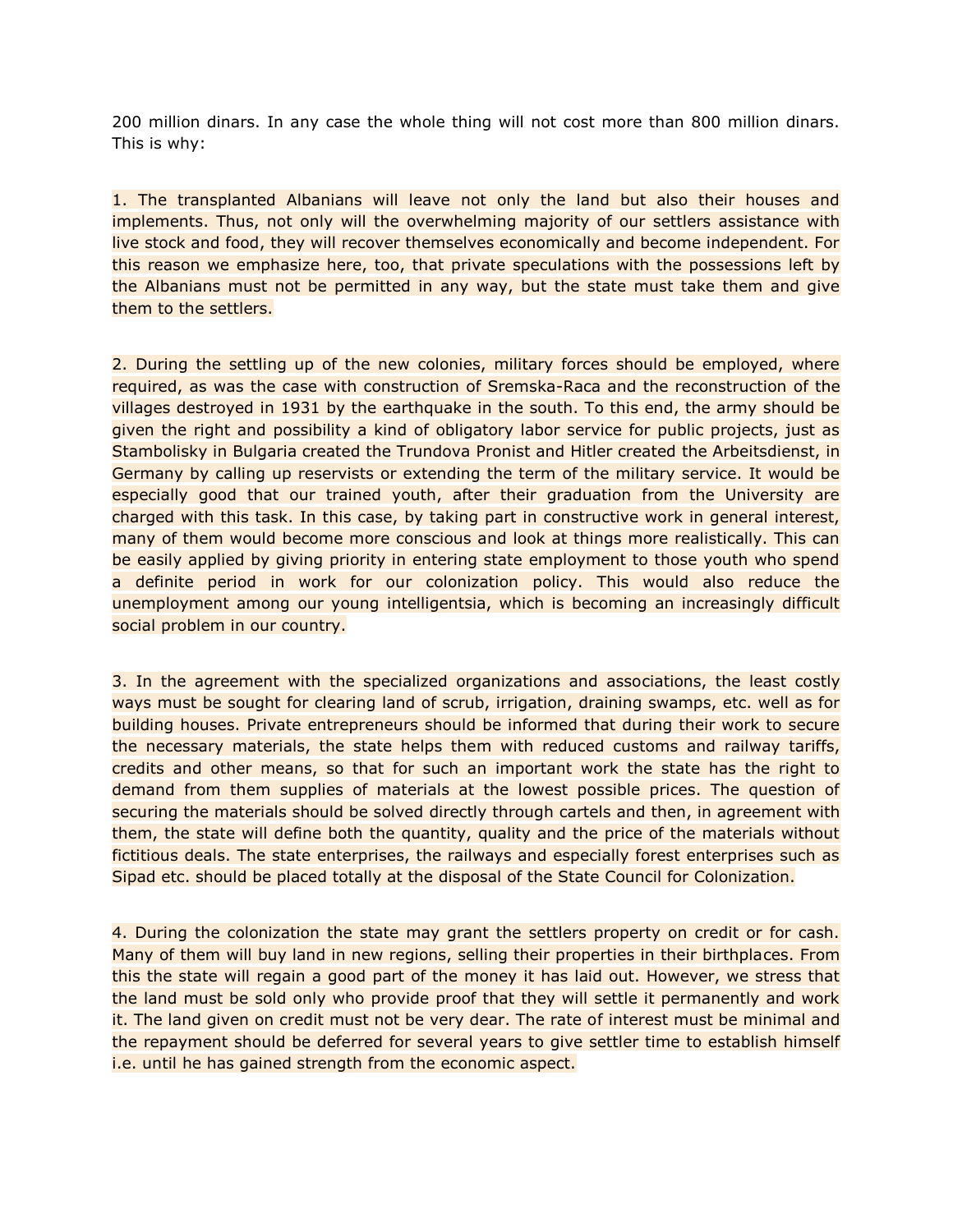Taking this as a basis, the state can find the means from two sources. The State must undertake all the expenditures for the administration of this work and cover it from its normal income. This it can do by pruning unnecessary expenditure or expenditure from other spheres which are not so immediately urgent. The other possible financial source would be loans, which would be provided by the state banks, alone or jointly with our private capital through a compulsory internal loan. This would be based on securities issued by the state as well as on the contributions of the settlers, when they become independent.

It might not be a bad idea if financing and purchase of lands were done by the agricultural banks in collaboration with the cooperativist unions, under the direct supervision and on the basis of the directives of the State Council for Colonization. However, it is still early to give any definite opinion on this problem, because the conditions on which Turkey will accept the population displaced from our territories are not known.

Altogether, a sum of few hundred million dinars is a small expenditure for the state, in comparison with the real benefits it will gain from such a move. By securing our most sensitive point in the south through the settlement of our national elements we have several divisions in case of war. By settling these tens of thousands of families from our passive regions, especially Montenegro, as colonists, the intolerable economic crisis in those regions will be eased, and on the other hand, as a result of the great amount of work that will be opened during the colonization, it will be possible to find employment 10.000 workers, thus giving an impulse to our sluggish economy.

For such an important national, military, strategic and economic task, it is the duty of the state to sacrifice a few hundred million dinars. At a time when it can spend one billion dinars for the construction of the international highway from Subotica to Caribrod, and possible benefit from which we shall enjoy only in the distant future, it can and must find a few hundred million dinars, which will put us back in possession in the cradle of our state.

## **CONCLUSION**

In the view of all that has been said above, it is no accident that in our examination of the question of colonization in the south, we proceed from the view that the only effective method for solving this problem is the mass resettlement of the Albanians. Just as in other countries, gradual colonization has had no success in our country. When the state wants to intervene in favor of its own element, in struggle for the land, it can be successful only if it acts brutally. Otherwise, the native with his roots in his birthplace and acclimatized there, is always stronger than the colonist. In our case, this must be kept especially well in mind, because we have to do it with a rugged, resistant and prolific race, which the late Cvijic describes as the most expansive in the Balkans. From 1870 to 1914 Germany spent billions of marks for the gradual colonization of its eastern regions by purchasing land from the poles, but the fecundity of the Polish mothers defeated German organizations and money. This Poland regained its Pozan in 1918. Our statistics of the 1921-31 period, which we have